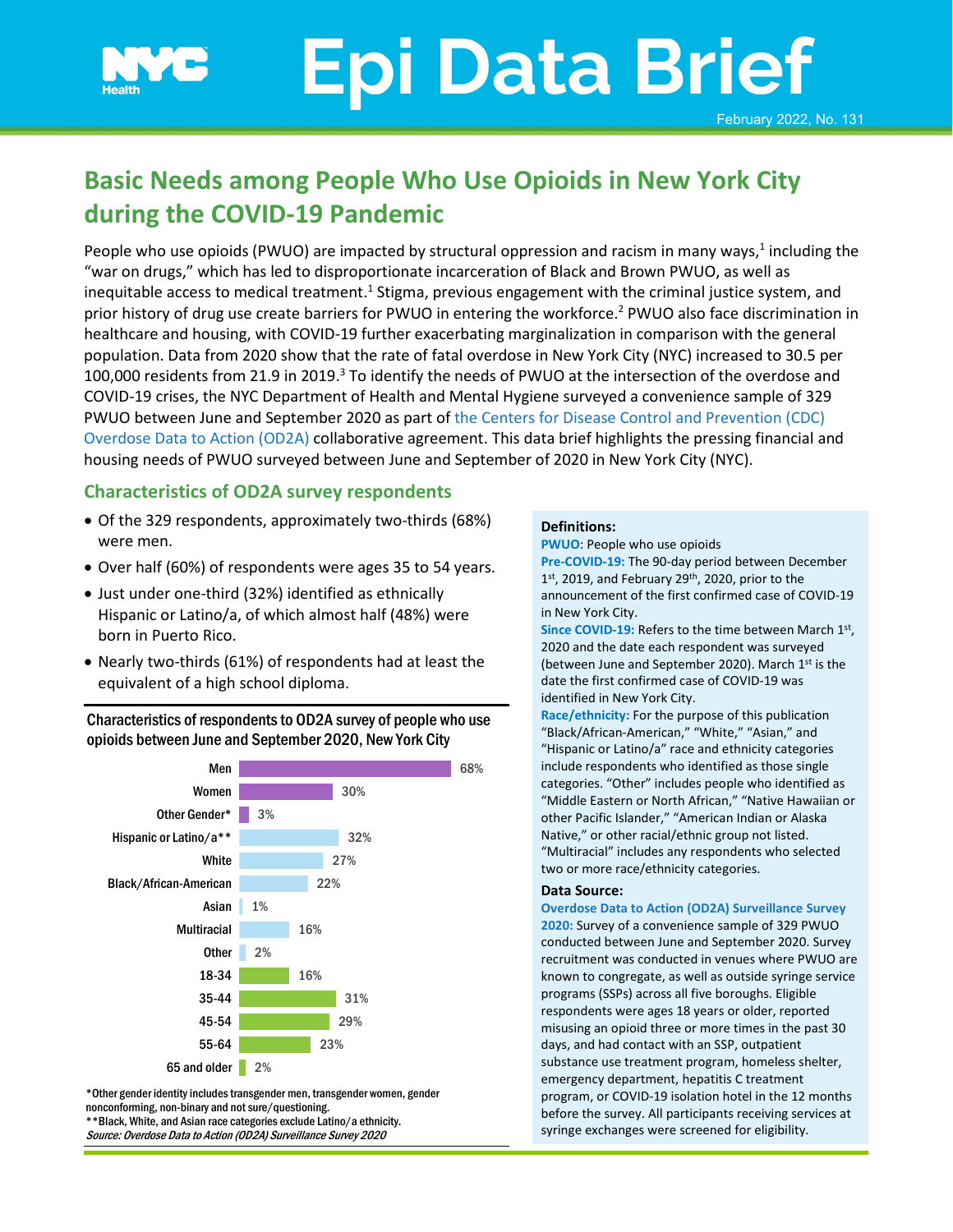#### **People who use opioids experienced a substantial loss of income and struggled to buy food**

- Between the start of the COVID-19 pandemic (March 1, 2020) and the time of survey completion (between June and September 2020), respondents reported an estimated decrease of \$637, or 44%, in their average monthly income. About half of respondents (49%) experienced an income decrease of at least 10%.
- The majority (61%) of respondents had not received the first federal CARES Act stimulus check at the time of the survey.
- Six in 10 respondents reported they sometimes, rarely, or never had enough money to buy the food they needed since COVID-19 began.

The average monthly income of respondents to OD2A survey of people who use opioids decreased after the start of COVID-19 Pre-COVID-19 and since COVID-19, New York City, 2020



Pre-COVID-19 is before March 1, 2020; Since COVID-19 is from March 1 to when respondent was surveyed between June and September 2020. Source: Overdose Data to Action (OD2A) Surveillance Survey 2020

### **Unstable housing and changes in housing status due to COVID-19 were common among people who use opioids**

Housing status among respondents to OD2A survey of people who use opioids before and since the start of COVID-19 Pre-COVID-19 and since COVID-19, New York City, 2020



Pre-COVID-19 is before March 1, 2020; Since COVID-19 is from March 1 to when respondent was surveyed between June and September 2020. Source: Overdose Data to Action (OD2A) Surveillance Survey 2020

- During the 90 days before the COVID-19 pandemic began, 37% of respondents reported spending most of their nights in a stable housing situation, 35% in unstable housing, and 28% were experiencing unsheltered homelessness. Since the COVID-19 pandemic began, 34% of respondents spent most of their nights in a stable housing situation, 32% in unstable housing, and 34% were experiencing unsheltered homelessness.
- One in ten (10%) of all respondents reported sleeping in an encampment at least once since COVID-19 began.
- One in five (21%) respondents reported their housing situation changed due to the COVID-19 pandemic. Among those whose housing changed, more than one in four (29%) became homeless after losing their apartment or after family or friends they were staying with forced them to leave, and one in five (20%) moved from congregate housing to a hotel.

Among those who experienced housing changes due to COVID-19, more than one in four respondents to OD2A survey of people who use opioids became homeless Since COVID-19, New York City, 2020



Since COVID-19 is from March 1, 2020, to when respondent was surveyed between June and September 2020. Source: Overdose Data to Action (OD2A) Surveillance Survey 2020

#### **Definitions:**

**Unstable housing:** Includes housing situations in which a person was temporarily staying with family or friends, staying in a shelter or other congregate setting, or in a COVID-19 isolation hotel as an alternative to a congregate setting.

#### **Unsheltered homelessness:**

Includes housing situations in which a person was sleeping on the street or another public space, a vehicle, or a bus/train/subway/station. **Encampment:** An outdoor space where groups of people sleep.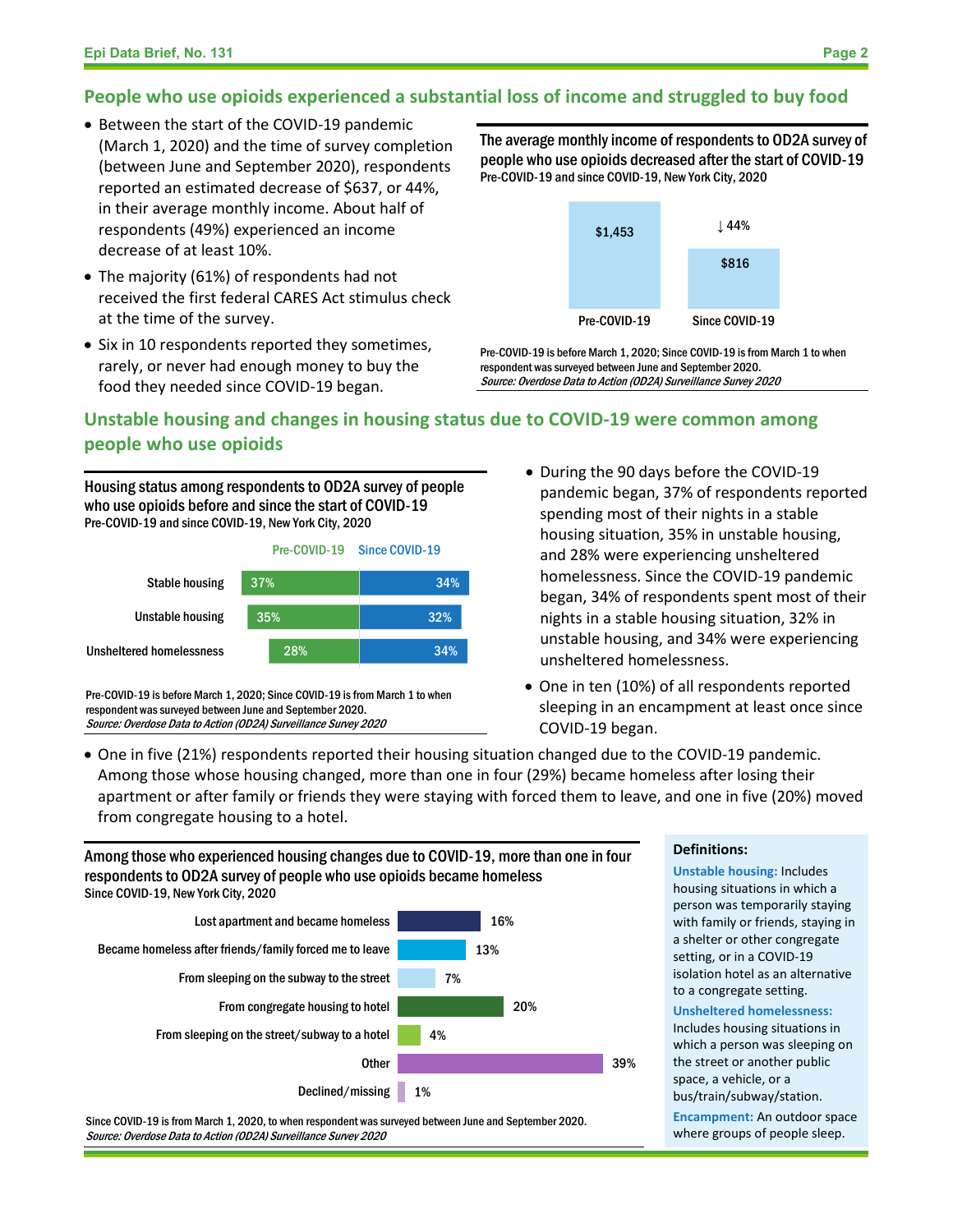#### **Many respondents lacked resources necessary to follow recommended COVID-19 prevention measures**

- Nearly one-quarter (24%) of respondents did not have regular access to soap, running water, or hand sanitizer. Respondents experiencing unsheltered homelessness were less likely to have regular access to soap, running water, or hand sanitizer compared with people with any housing (50% vs. 89%, respectively).
- One-fifth of respondents (21%) did not have regular access to face masks. Respondents experiencing unsheltered homelessness were less likely to have regular access to face masks compared with people with any housing (66% vs. 86%, respectively).

#### **Definition:**

**Regular access to soap and running water or hand sanitizer, regular access to face masks:** Respondents had access "most of the time" (versus "never," "rarely," or "some of the time").

Access to COVID-19 prevention resources was higher among respondents with any housing compared with those experiencing unsheltered homelessness among respondents to the OD2A survey of people who use opioids

Since COVID-19, New York City, 2020



Source: Overdose Data to Action (OD2A) Surveillance Survey 2020

#### **Many of the surveyed people who use opioids had inconsistent or no access to a phone**

- Access to a telephone or smart phone is important for using telehealth care services or in emergencies, including those involving overdose. One in three (33%) respondents did not have access to their own smart  phone since the COVID-19 pandemic began, and one in five (20%) did not have access to their own phone of any kind.
- Among those with access to their own phone, for nearly one in three (29%) it was not regular access ("most of the time").

#### **Implications**

These data highlight a loss of income and lack of resources among the surveyed people who use opioids in NYC during the COVID-19 pandemic. Respondents experienced reduced access to congregate housing, as well as an inability to temporarily shelter with family and friends, and many experienced unsheltered homelessness. At the point surveyed, few respondents had received the federal stimulus check which could have ameliorated the loss of income they experienced. Housing instability was particularly highlighted in these data, a concern given the association between homelessness and negative health outcomes, including increased risk of disease transmission.<sup>1,4</sup> Many PWUO experiencing unsheltered homelessness did not have regular access to soap, running water, hand sanitizer, or face masks, all primary COVID-19 prevention strategies recommended by the CDC and the NYC Health Department. Supporting access to housing for PWUO regardless of their engagement in behavioral health services may prevent COVID-19 related harms, reducing risk for transmission and severe complications. Housing First<sup>5</sup> and other low threshold housing models do not require abstinence for participation; people who use drugs are first supported in accessing the safety and security that permanent housing provides, and reduced substance use often follows when this basic need is met.<sup>5,6</sup>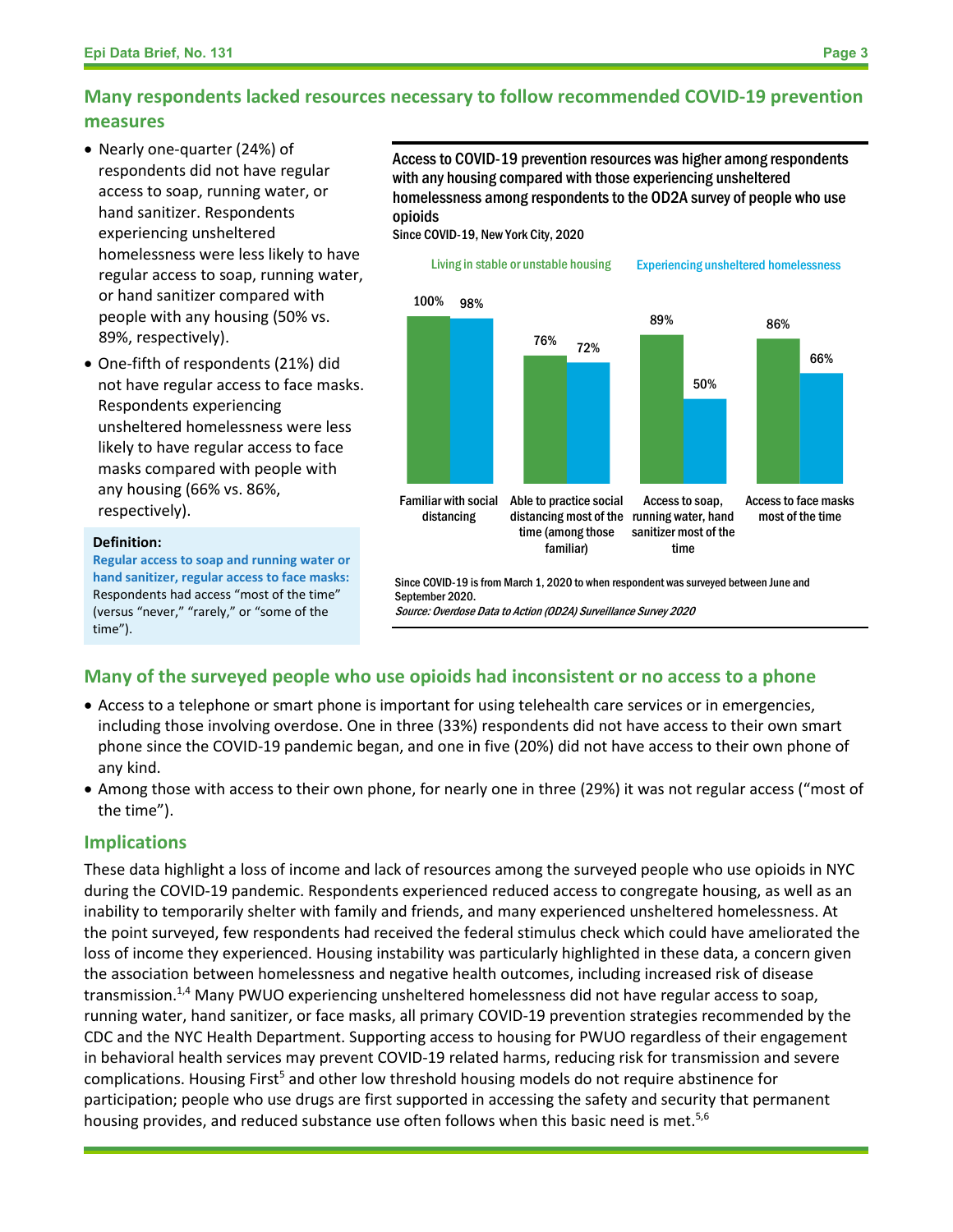These data should be interpreted with the following limitation: respondents were recruited using convenience sampling and the findings may not be generalizable to all PWUO in New York City. Despite this limitation, these data highlight the urgent needs of surveyed PWUO between the first and second pandemic waves in NYC. Economic and housing fallout from the pandemic has only continued for PWUO.<sup>6</sup> Historically, people who use

drugs have been harder to reach by public health campaigns.<sup>7</sup> Further, the increased transmissibility of the predominant Delta and Omicron variants warrants prioritizing this population's need for access to basic resources, housing, and telehealth, needs that have been magnified by the COVID-19 pandemic.<sup>8</sup>

Community-based organizations (CBOs), in collaboration with the public and private sector, have been able to address some of the need for masks and hand sanitizer for COVID-19 prevention. The recent opening of NYC's first overdose prevention center may also serve as an important intervention to both reduce PWUO's risk of fatal and nonfatal overdose and increase their access to healthcare and other resources.<sup>9</sup> Next steps in supporting resource acquisition could include expanding PWUO's access to public bathrooms for running water and soap, making telephones and public internet more accessible for telehealth, and prioritizing PWUO's need for housing and basic income as part of programmatic services.

**Health equity** is attainment of the highest level of health and wellbeing for all people. Not all New Yorkers have the same opportunities to live a healthy life. Achieving health equity requires focused and ongoing efforts to address historical and contemporary injustices such as discrimination based on social position (e.g., class, immigration status) or social identities (e.g., race, gender, sexual orientation). For more information, visit the Centers for Disease Control and Prevention'[s Health Equity](https://www.cdc.gov/chronicdisease/healthequity/index.htm) page.

**Authors:** Leonardo Dominguez Gomez, Lauren Jessell, Izza Zaidi, Michelle Nolan, Alex Harocopos

**Acknowledgements:** Research reported in this Epi Data Brief was supported by the Department of Health and Human Services, Centers for Disease Control and Prevention under award number NU17CE924978.

The content is solely the responsibility of the authors and does not necessarily represent the official views of the Centers for Disease Control and Prevention.

#### **References:**

1 Kunins H. Structural racism and the opioid overdose epidemic. *Journal of Public Health Management and Practice*. 2020;26(3), 201- 205.

2 Jaffe K, Nosova E, Maher L, Hayashi K, Milloy MJ, & Richardson L. Income generation and the patterning of substance use: a genderbased analysis. *Drug and alcohol dependence*. 2021;226, 108862. https://doi.org/10.1016/j.drugalcdep.2021.108862

3 Nolan ML, Jordan A, Bauman M, Askari M, Harocopos A. Unintentional drug poisoning (overdose) deaths in New York City in 2020. *New York City Department of Health and Mental Hygiene:* Epi Data Brief (129); November 2021.

4 Raifman MA, Raifman JR. Disparities in the population at risk of severe illness from COVID-19 by race/ethnicity and income. *Am J Prev Med*. 2020;59(1), 137-139.

5 Padgett D, Henwood BF, Tsemberis SJ. Housing First: Ending homelessness, transforming systems, and changing lives. Oxford: Oxford University Press. 2016.

6 Schneider KE, Wilson D, Dayton L, Goodell EM, Latkin CA. Political partisanship and stigma against people who use drugs in opinions about allocating COVID-19 prevention resources to vulnerable populations. *International Journal of Drug Policy*. 2021;95(103301). 7 Raven S, Urbanus A, de Gee A, Hoebe C, van Steenbergen J. Predictors of hepatitis B vaccination completion among people who use drugs participating in a national program of targeted vaccination. *Vaccine*. 2018;36(35):5282-5287

8 Barocas JA. Business not as usual — COVID-19 vaccination in persons with substance use disorders. *New England Journal of Medicine*. 2021;384(2).

9 The City of New York. Mayor de Blasio announces nation's first overdose prevention center services to open in New York City. *The official website of the City of New York.* 2021. Available at https://www1.nyc.gov/office-of-the-mayor/news/793-21/mayor-de-blasionation-s-first-overdose-prevention-center-services-open-new-york.

**Suggested citation:** Dominguez Gomez L, Jessell L, Zaidi I, Nolan M, Harocopos A. Basic Needs among People Who Use Opioids in New York City during the COVID-19 Pandemic. *New York City Department of Health and Mental Hygiene*: Epi Data Brief (131); February 2022.

#### *MORE* **New York City Health Data and Publications at** [nyc.gov/health/data](https://www1.nyc.gov/site/doh/data/data-home.page)

Visit EpiQuery – the Health Department's interactive health data system a[t nyc.gov/health/EpiQuery](https://a816-health.nyc.gov/hdi/epiquery)



New York City Department of Health and Mental Hygiene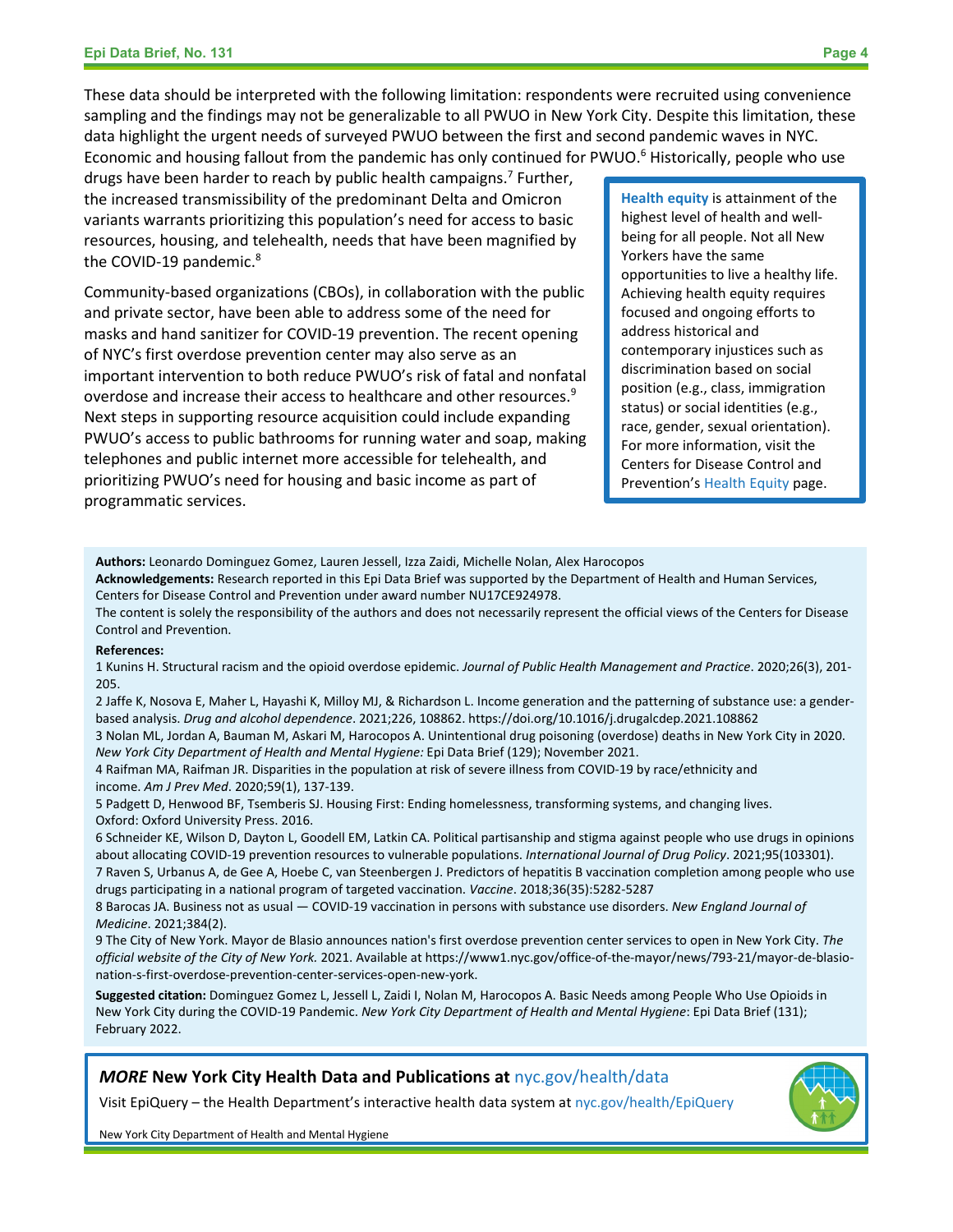

# **Epi Data Tables**

February 2022, No. 131

# **Basic Needs among People Who Use Opioids in New York City during the COVID-19 Pandemic**

#### **Data Tables**

| Table 1. | Sample characteristics of respondents to the Overdose Data to Action (OD2A) Surveillance<br>Survey of people who use opioids, New York City, June to September 2020               |
|----------|-----------------------------------------------------------------------------------------------------------------------------------------------------------------------------------|
| Table 2. | Financial attributes of respondents to the Overdose Data to Action (OD2A) Surveillance Survey of<br>people who use opioids, New York City, June to September 2020                 |
| Table 3. | Housing attributes of respondents to the Overdose Data to Action (OD2A) Surveillance Survey of<br>people who use opioids, New York City, June to September 2020                   |
| Table 4. | COVID-19 safety and cellphone access of respondents to the Overdose Data to Action (OD2A)<br>Surveillance Survey of people who use opioids, New York City, June to September 2020 |

#### **Data Sources**

**Overdose Data to Action (OD2A) Surveillance Survey 2020:** Survey of a convenience sample of 329 PWUO conducted between June and September 2020. Survey recruitment was conducted in venues where PWUO are known to congregate, as well as outside syringe service programs (SSPs) across all five boroughs. Eligible respondents were aged 18 years or older, reported misusing an opioid three or more times in the past 30 days, and had contact with an SSP, outpatient substance use treatment program, homeless shelter, emergency department, hepatitis C treatment program, or COVID-19 isolation hotel in the 12 months before the survey. All participants receiving services at syringe exchanges were screened for eligibility.

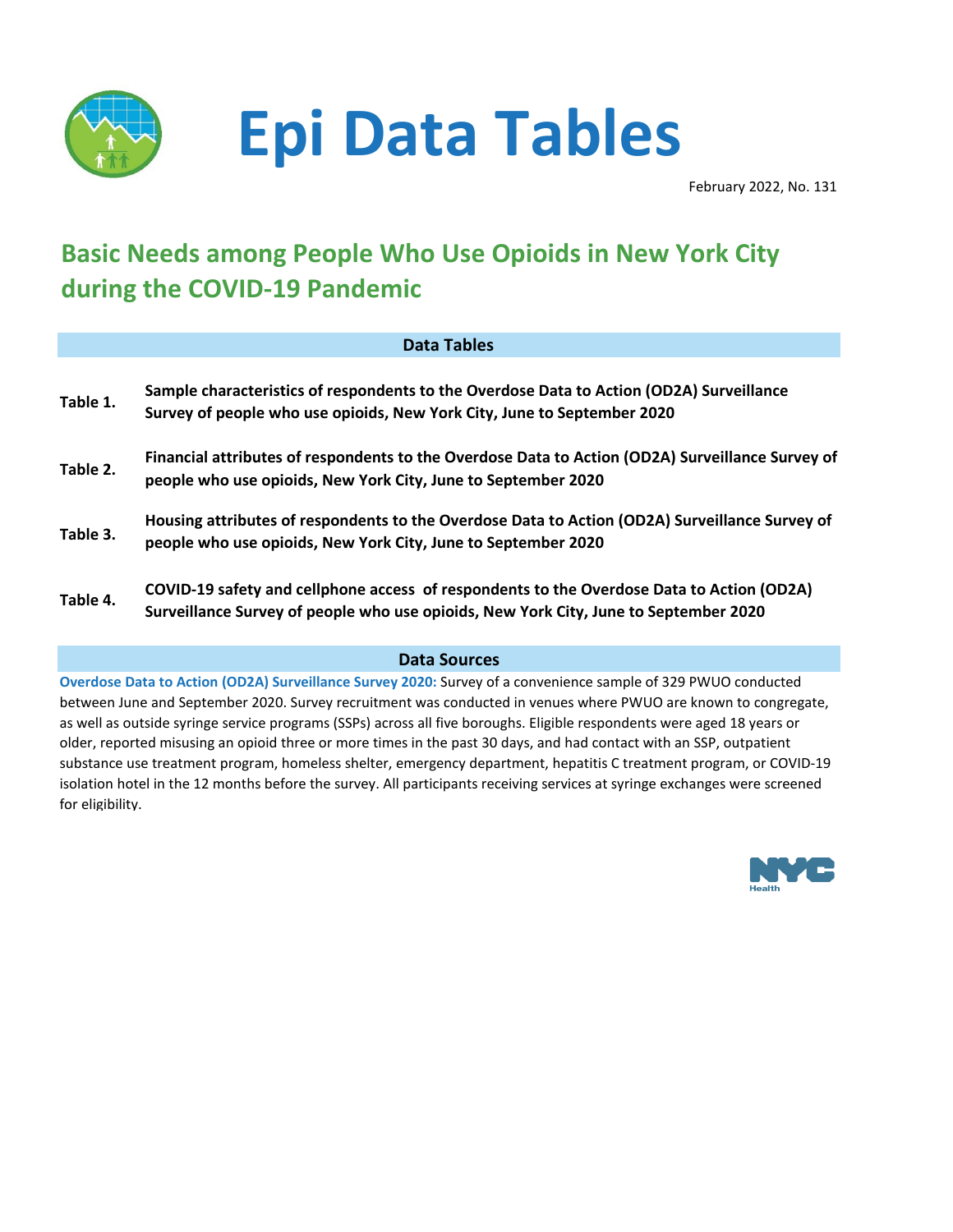#### **Table 1. Sample characteristics of respondents to the Overdose Data to Action (OD2A) Surveillance Survey of people who use opioids, New York City, June to September 2020**

*Source: Overdose Data to Action (OD2A) Surveillance Survey 2020*

|                                     | n              | Prevalence |   | Lower 95%<br>Confidence<br>Interval | Upper 95%<br>Confidence<br><b>Interval</b> |
|-------------------------------------|----------------|------------|---|-------------------------------------|--------------------------------------------|
| Gender                              |                |            |   |                                     |                                            |
| Man                                 | 222            | 67.5%      | U | 62.1%                               | 72.5%                                      |
| Woman                               | 97             | 29.5%      | U | 24.7%                               | 34.8%                                      |
| Transgender man                     | $\mathbf{1}$   | 0.3%       |   | 0.0%                                | 2.0%                                       |
| Transgender woman                   | 6              | 1.8%       |   | 0.7%                                | 4.1%                                       |
| Gender nonconforming                | $\mathbf{1}$   | 0.3%       |   | 0.0%                                | 2.0%                                       |
| Gender nonbinary                    | $\overline{2}$ | 0.6%       |   | 0.1%                                | 2.4%                                       |
| Age                                 |                |            |   |                                     |                                            |
| 18-34                               | 51             | 15.5%      | U | 11.9%                               | 20.0%                                      |
| 35-44                               | 101            | 30.7%      |   | 25.8%                               | 36.0%                                      |
| 45-54                               | 94             | 28.6%      |   | 23.8%                               | 33.8%                                      |
| 55-64                               | 76             | 23.1%      |   | 18.7%                               | 28.1%                                      |
| 65 and older                        | $\overline{7}$ | 2.1%       |   | 0.9%                                | 4.5%                                       |
| Race/ethnicity                      |                |            |   |                                     |                                            |
| Hispanic or Latino/x                | 106            | 32.2%      |   | 27.3%                               | 37.6%                                      |
| White                               | 89             | 27.1%      |   | 22.4%                               | 32.3%                                      |
| Black/African-American              | 72             | 21.9%      |   | 17.6%                               | 26.8%                                      |
| Asian                               | $\overline{2}$ | 0.6%       |   | 0.1%                                | 2.4%                                       |
| American Indian or Alaska Native    | $\mathbf{1}$   | 0.3%       |   | 0.0%                                | 2.0%                                       |
| Middle Eastern or North African     | $\mathbf 1$    | 0.3%       |   | 0.0%                                | 2.0%                                       |
| Native Hawaiian or Pacific Islander | $\mathbf{1}$   | 0.3%       |   | 0.0%                                | 2.0%                                       |
| Other                               | 4              | 1.2%       |   | 0.4%                                | 3.3%                                       |
| Multiracial                         | 53             | 16.1%      |   | 12.4%                               | 20.6%                                      |
| <b>Sexual orientation</b>           |                |            |   |                                     |                                            |
| Heterosexual                        | 289            | 87.8%      |   | 83.7%                               | 91.1%                                      |
| Gay                                 | 5              | 1.5%       | U | 0.6%                                | 3.7%                                       |
| Lesbian                             | 5              | 1.5%       | U | 0.6%                                | 3.7%                                       |
| <b>Bisexual</b>                     | 22             | 6.7%       |   | 4.3%                                | 10.1%                                      |
| Asexual                             | $\mathbf{1}$   | 0.3%       |   | 0.0%                                | 2.0%                                       |
| Pansexual                           | 3              | 0.9%       |   | 0.2%                                | 2.9%                                       |
| Questioning                         | 0              | 0.0%       |   | 0.0%                                | 1.4%                                       |
| Queer                               | 3              | 0.9%       |   | 0.2%                                | 2.9%                                       |
| Other                               | $\mathbf{1}$   | 0.3%       |   | 0.0%                                | 2.0%                                       |

Rounding notes:

U When rounding to the nearest whole number, round up.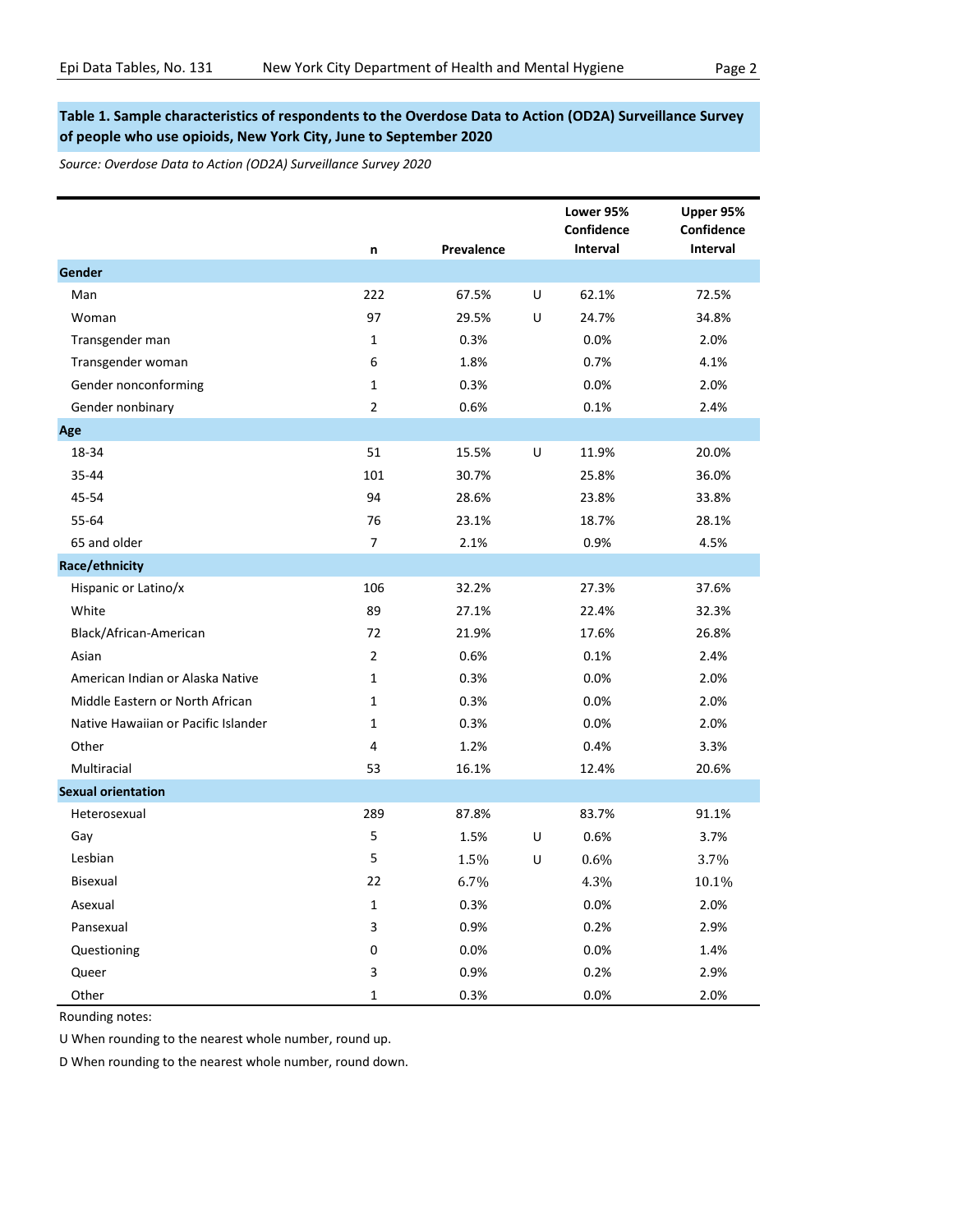#### **Table 2. Financial attributes of respondents to the Overdose Data to Action (OD2A) Surveillance Survey of people who use opioids, New York City, June to September 2020**

*Source: Overdose Data to Action (OD2A) Surveillance Survey 2020*

|                                             | n   | Average    | <b>Lower Range</b>                  | <b>Upper Range</b>                  |
|---------------------------------------------|-----|------------|-------------------------------------|-------------------------------------|
| <b>Average Income</b>                       |     |            |                                     |                                     |
| Pre-COVID-19 (December-February)            | 310 | \$1,453.00 | \$0                                 | \$10,000.00                         |
| Post-COVID-19 (March-September)             | 315 | \$816.20   | \$0                                 | \$10,000.00                         |
|                                             | n   | Prevalence | Lower 95%<br>Confidence<br>Interval | Upper 95%<br>Confidence<br>Interval |
| Money for food since COVID-19 began         |     |            |                                     |                                     |
| Most of the time                            | 131 | 39.8%      | 34.5%                               | 45.3%                               |
| Some of the time                            | 92  | 28.0%      | 23.2%                               | 33.2%                               |
| Rarely                                      | 71  | 21.6%      | 17.3%                               | 26.5%                               |
| Never                                       | 35  | 10.6%      | 7.6%                                | 14.6%                               |
| Money for home/shelter since COVID-19 began |     |            |                                     |                                     |
| Most of the time                            | 111 | 33.7%      | 28.7%                               | 39.2%                               |
| Some of the time                            | 20  | 6.1%       | 3.8%                                | 9.4%                                |
| Rarely                                      | 15  | 4.6%       | 2.7%                                | 7.6%                                |
| Never                                       | 20  | 6.1%       | 3.8%                                | 9.4%                                |
| N/A person is homeless                      | 162 | 49.2%      | 43.7%                               | 54.8%                               |
| Declined                                    | 1   | 0.3%       | 0.0%                                | 2.0%                                |
| <b>Received stimulus check</b>              |     |            |                                     |                                     |
| Yes                                         | 130 | 39.5%      | 34.2%<br>U                          | 45.0%                               |
| No                                          | 199 | 60.5%      | 55.0%<br>U                          | 65.8%                               |

Rounding notes:

U When rounding to the nearest whole number, round up.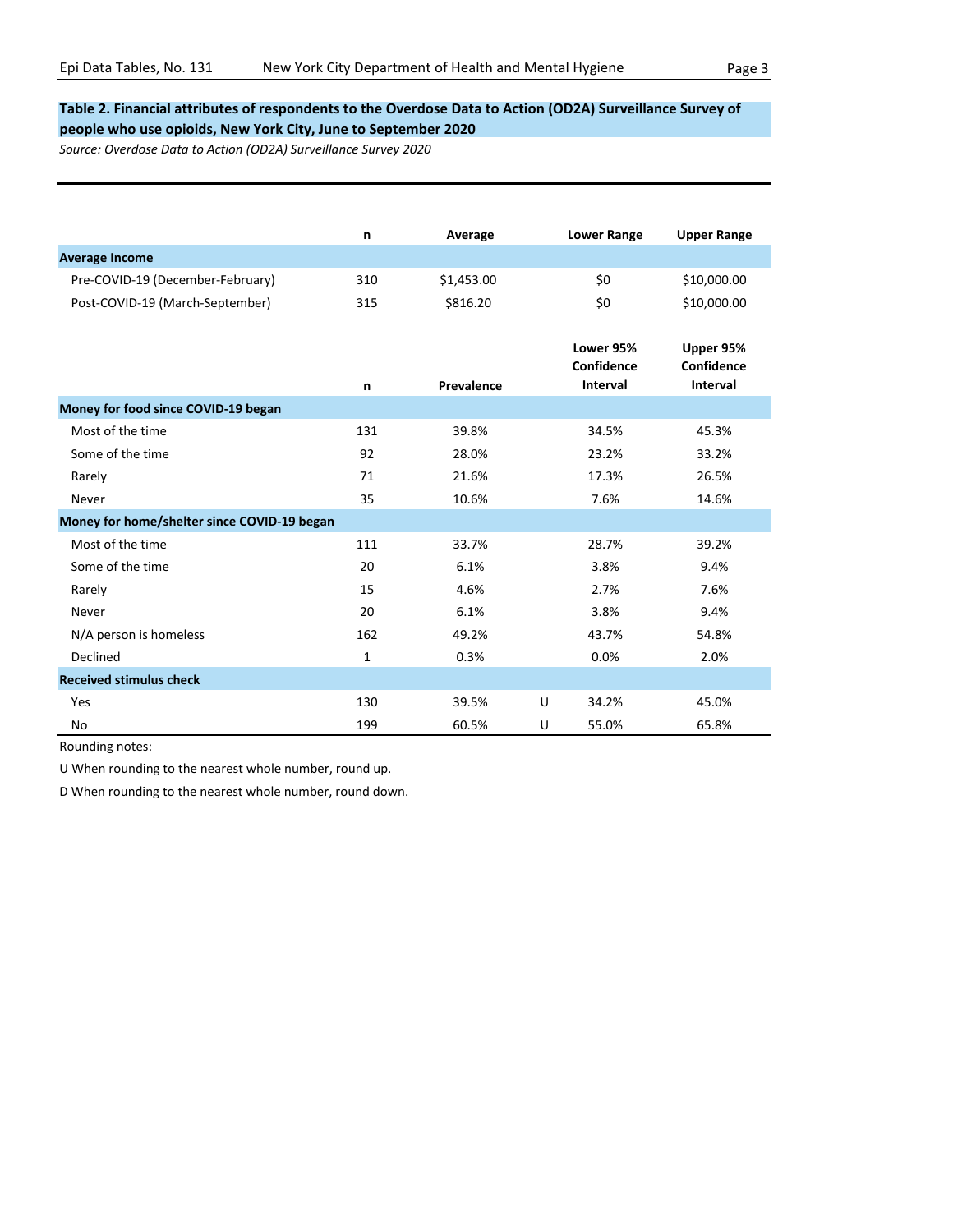#### **Table 3. Housing attributes of respondents to the Overdose Data to Action (OD2A) Surveillance Survey of people who use opioids, New York City, June to September 2020**

*Source: Overdose Data to Action (OD2A) Surveillance Survey 2020*

|                                                                     |              |            | Lower 95%  | Upper 95%  |
|---------------------------------------------------------------------|--------------|------------|------------|------------|
|                                                                     |              |            | Confidence | Confidence |
|                                                                     | n            | Prevalence | Interval   | Interval   |
| Housing for the majority of nights in the 90 days prior to COVID-19 |              |            |            |            |
| Stable housing                                                      | 121          | 36.8%      | 31.6%      | 42.3%      |
| My own room/apartment/home that I rent or own                       | 51           | 15.5%      | 11.9%<br>U | 20.0%      |
| My own room/apartment/home that is supported/subsidized housing     | 26           | 7.9%       | 5.3%       | 11.5%      |
| My own room/apartment/home that is single room occupancy (SRO)      | 19           | 5.8%       | 3.6%       | 9.0%       |
| Permanently living in a family or friend's home                     | 25           | 7.6%       | 5.1%       | 11.2%      |
| Unstable housing                                                    | 115          | 35.0%      | 29.9%      | 40.4%      |
| Temporarily staying in family or friend's home                      | 42           | 12.8%      | 9.5%       | 17.0%      |
| Shelter or emergency housing                                        | 73           | 22.2%      | 17.9%      | 27.1%      |
| Unsheltered homelessness                                            | 93           | 28.3%      | 23.5%      | 33.5%      |
| A vehicle                                                           | $\mathbf{1}$ | 0.3%       | 0.0%       | 2.0%       |
| Bus/train/subway station                                            | 14           | 4.3%       | 2.4%       | 7.2%       |
| Street or other public place                                        | 77           | 23.4%      | 19.0%      | 28.4%      |
| Other                                                               | $\mathbf{1}$ | 0.3%       | 0.0%       | 2.0%       |
| Housing for the majority of nights since COVID-19 began             |              |            |            |            |
| Stable housing                                                      | 113          | 34.3%      | 29.3%      | 39.8%      |
| My own room/apartment/home that I rent or own                       | 46           | 14.0%      | 10.5%      | 18.3%      |
| My own room/apartment/home that is supported/subsidized housing     | 24           | 7.3%       | 4.8%       | 10.8%      |
| My own room/apartment/home that is single room occupancy (SRO)      | 19           | 5.8%       | 3.6%       | 9.0%       |
| Permanently living in a family or friend's home                     | 24           | 7.3%       | 4.8%       | 10.8%      |
| Unstable housing                                                    | 105          | 31.9%      | 27.0%      | 37.3%      |
| Temporarily staying in family or friend's home                      | 35           | 10.6%      | 7.6%       | 14.6%      |
| Shelter or emergency housing                                        | 49           | 14.9%      | 11.3%      | 19.3%      |
| COVID-19 quarantine hotel                                           | 5            | 1.5%       | U<br>0.6%  | 3.7%       |
| Hotel as an alternative to a congregate setting                     | 16           | 4.9%       | 2.9%       | 7.9%       |
| Unsheltered homelessness                                            | 111          | 33.7%      | 28.7%      | 39.2%      |
| A vehicle                                                           | 1            | 0.3%       | 0.0%       | 2.0%       |
| Bus/train/subway/station                                            | 4            | 1.2%       | 0.4%       | 3.3%       |
| Street or other public place                                        | 106          | 32.2%      | 27.3%      | 37.6%      |
| <b>Housing changes since COVID-19</b>                               |              |            |            |            |
| Yes                                                                 | 70           | 21.3%      | 17.1%      | 26.2%      |
| No                                                                  | 258          | 78.4%      | 73.5%      | 82.7%      |
| Declined/missing                                                    | $\mathbf{1}$ | 0.3%       | 0.0%       | 2.0%       |
| How housing changed since COVID-19 (n=70)                           |              |            |            |            |
| I became homeless                                                   | 11           | 15.7%      | 8.5%       | 26.8%      |
| From street to hotel                                                | 3            | 4.3%       | 1.1%       | 12.8%      |
| From subway to street                                               | 5            | 7.1%       | 2.7%       | 16.6%      |
| From congregate housing to hotel                                    | 14           | 20.0%      | 11.7%      | 31.6%      |
| Friends/family forced me to leave                                   | 9            | 12.9%      | 6.4%       | 23.5%      |
| Other                                                               | 27           | 38.6%      | 27.4%      | 51.0%      |
| Declined/missing                                                    | $\mathbf{1}$ | 1.4%       | 0.1%       | 8.8%       |
| <b>Encampment since COVID-19</b>                                    |              |            |            |            |
| Yes                                                                 | 32           | 9.7%       | 6.8%       | 13.6%      |
| No                                                                  | 296          | 90.0%      | 86.1%      | 92.9%      |
| Declined/missing                                                    | $\mathbf{1}$ | 0.3%       | 0.0%       | 2.0%       |

Rounding notes:

U When rounding to the nearest whole number, round up.